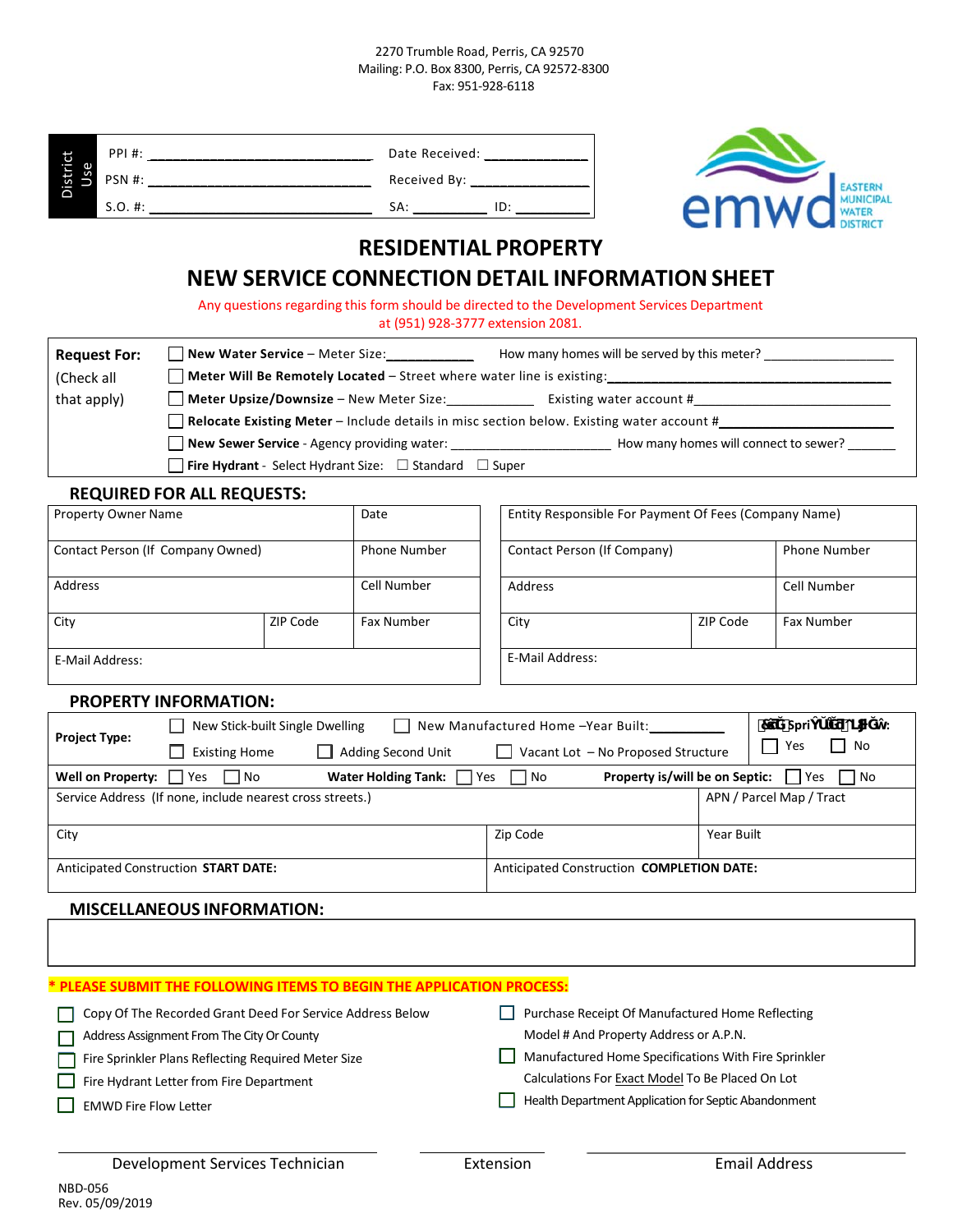

PLEASE DIRECT ANY QUESTIONS REGARDING THIS SECTION TO EMWD'S CONSERVATION DEPARTMENT: **Phone:** (951) 928‐3777 Extension 4384 **Fax Number:** (951) 928‐6120

## **SECTION 1: RESIDENTIAL SITE USAGE ANALYSIS**

DATE: October 1, 2018 **DATE:** October 1, 2018 S.O. #: \_\_\_\_\_\_\_\_\_\_\_\_\_\_\_\_\_\_\_\_\_ PLAN CHECK #: \_\_\_\_\_\_\_\_\_\_\_\_\_\_\_\_\_ AMAWB # FT ZONE: \_\_\_\_\_\_\_\_\_\_\_\_\_\_\_\_\_\_\_\_\_\_\_\_\_\_\_\_\_\_\_\_\_\_\_\_\_\_\_\_\_\_ \_\_\_\_\_\_\_\_\_\_\_\_\_\_\_\_\_\_\_\_\_\_\_\_\_\_\_\_\_\_\_\_\_\_\_\_\_\_\_\_\_ Applicant Name **Base of the Contract Applicant Name Contract Applicant Name SITE INFORMATION SQUARE FEET:** Building/Living Area Parking (Garage) Front Landscaping Back Landscaping Pool: Surface Area Square Feet \_\_\_\_\_\_\_\_\_\_\_\_\_ Pool Gallons \_\_\_\_\_\_\_\_\_\_\_ **or** the contract of the contract of the contract of the contract of the contract of the contract of the contract of W x L x Avg. Depth Other-Concrete or hardscaped areas **TOTAL:** <u>10,818.80</u> **INDOOR INFORMATION** Number of Households *(Number of dwelling units served by this meter)* \_\_\_\_\_\_\_\_\_\_\_\_\_\_\_\_\_\_\_\_\_\_\_\_\_ Total Number of Persons *(Total for all dwelling units)* \_\_\_\_\_\_\_\_\_\_\_\_\_\_\_\_\_\_\_\_\_\_\_\_\_\_\_ October 1, 2018 2862 600 1,000 3156.80 1200 2,000 1 3 IRMA SMITH 10,818 sq ft

NOTE: The required "Site Usage Analysis" form will be used to calculate the water Budget for the project. Please submit 1 "Site Usage Analysis" for each meter account.